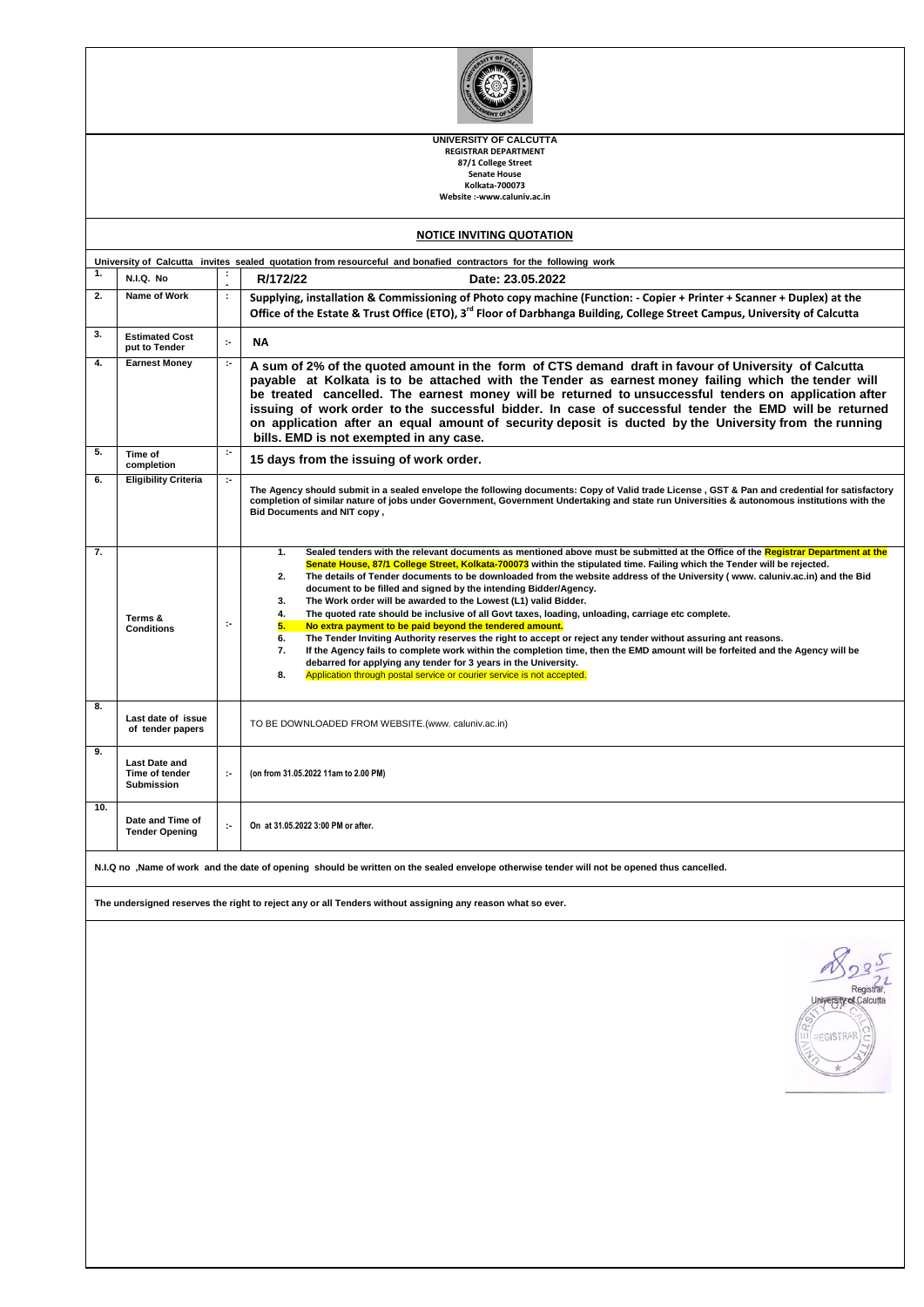

# UNIVERSITY OF CALCUTTA

**Name of the work**:- **Supplying, installation & Commissioning of Photo copy machine (Function: - Copier + Printer + Scanner + Duplex) at the Office of the Estate & Trust Office (ETO), 3rd Floor of Darbhanga Building, College Street Campus, University of Calcutta .**

**N. I.Q. no- R/172/22 Date: 23.05.2022**

**Name of Agency:**

**Address of Agency:**

**Bid Amount quoted by Agency:……………………………………………………………………………………………………………….**

**Signature of the Agency with date & stamp:-**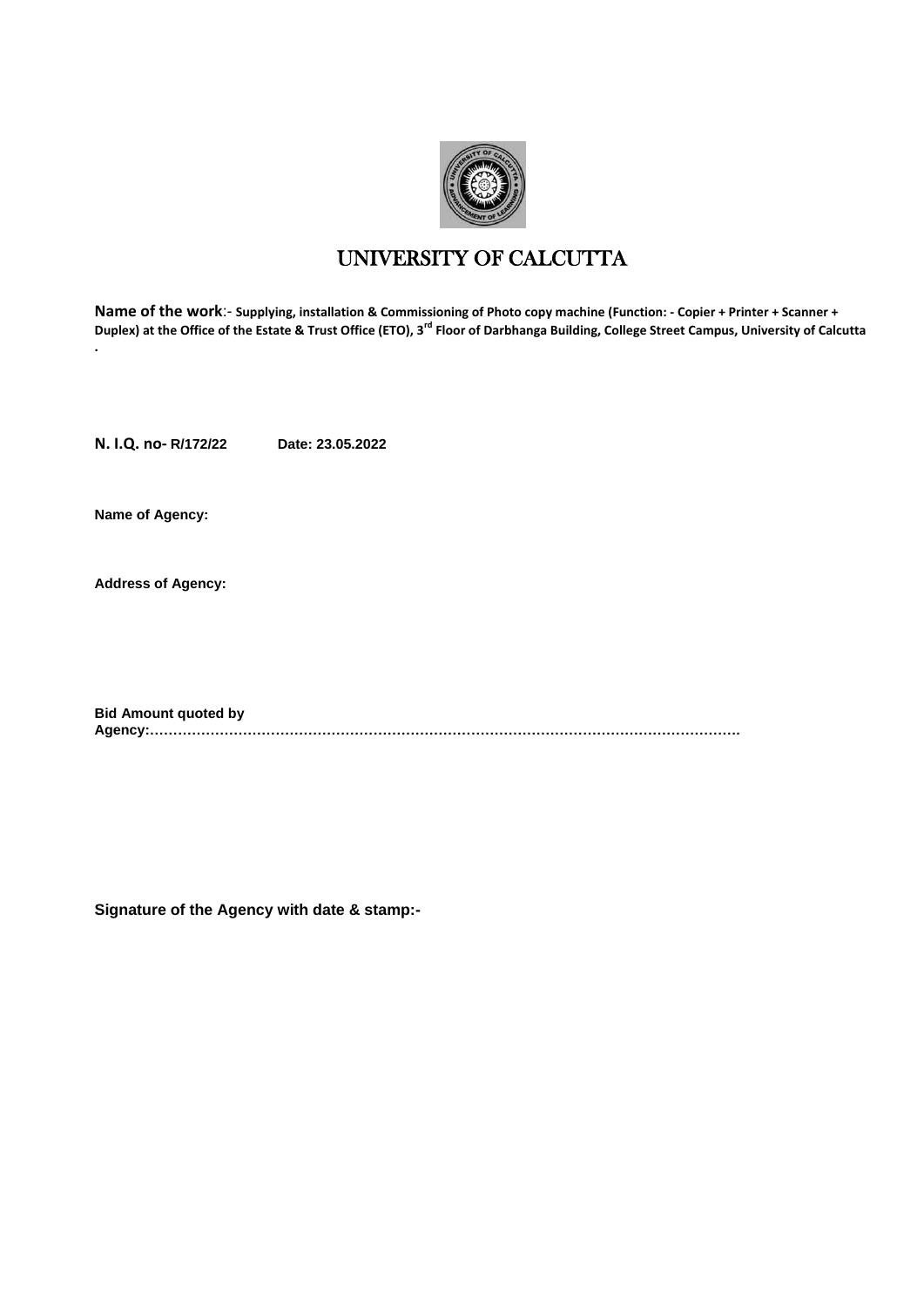

### N.I.Q No: - **R/172/22 Date: 23.05.2022**

# TENDER AND CONTRACT FOR WORK

### GENERAL TERMS AND DIRECTION FOR THE GUIDANCE OF CONTRACT

1. Eligible quotationers will have to download the tender papers from the website & drop the filled quotation papers signed with seal and date at every page along with copy of valid trade license, GST & PAN and Credential for satisfactory completion of similar nature of job amounting to at least 75% of the job value in a single tender from any Government, Govt. undertaking or University of Calcutta in the last three financial year(only completion certificate of the work should be treated as Credential) in sealed envelope in the Tender box kept in the Office of the undersigned. The quotationers must write the name of the work, NIQ. No. , the date of opening and name of the bidder on the envelop failing which the tender will not be opened thus will be treated ascancelled.

2. The rate should be quoted after inspection of the site and inclusive of all incidental charges i.e. freight, insurances, labour insurances, handling charges, necessary government taxes, duties etc. as well as the Water, Electricity charges which are to be paid as perrules.

3. The contractor shall be responsible to ensure compliance with the provision of minimum wages act 1948 as modified up to date and the rules made in respect of any employees, employed by the contractor directly or through the petty or subcontractor for the purpose of carrying this contract. The contractor shall be responsible for any damage, injury or loss caused by the work or workmen to any person, animal or material during the progress of work.

4. Liquidated damage will be charged to the contractor if they fail to complete the work within the stipulated time, 0.01% per day to a maxi mu m l i mi t of 05% of the contract value.

5. The allotted time for completion of the work is 7days from the date of receipt of work order. Time is the essence of this contract. Normally no time extension will be granted. In case of prayer for extension of time the University authority has the full right reserved to grant it or discard it.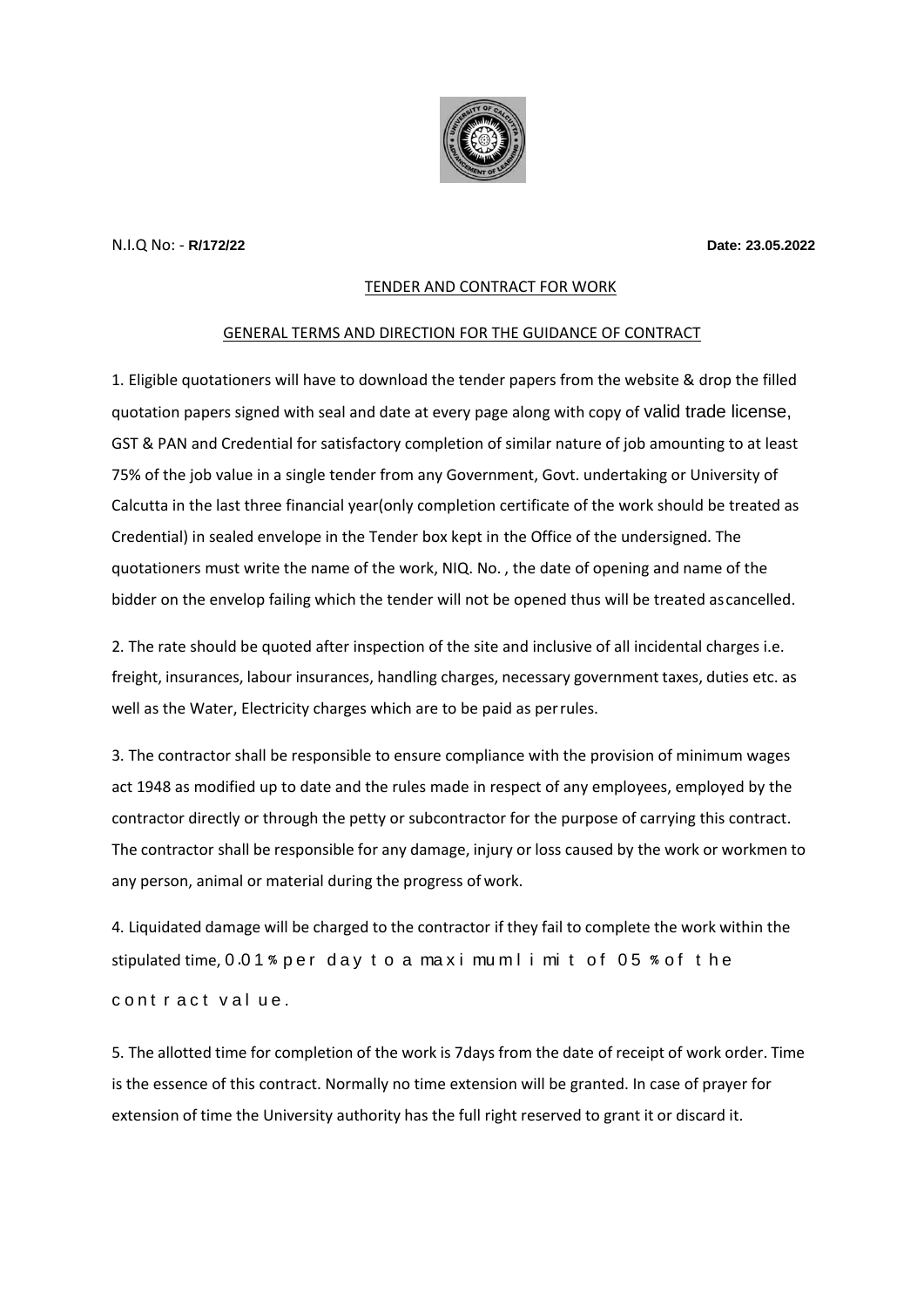6 . The University authority will retain a sum amounting to 10% of the bill of the contract for a period of six months from the date of completion of work as Security Deposit. The same will be released after a period of six months from the date of completion of the work on application.

7. A sum of 2% of the quoted amount in the form of CTS demand draft in favour of University of Calcutta payable at Kolkata is to be attached with the Tender as earnest money failing which the tender will be treated cancelled. The earnest money will be returned to unsuccessful tenders on application after issuing of work order to the successful bidder. In case of successful tender the EMD will be returned on application after an equal amount of security deposit is ducted by the University from the running bills. EMD is not exempted in any case.The earnest money will be returned to unsuccessful tenderers on application after issue of work order to the successful bidder for successful tenderer the EMD will be returned on application after an equal amount of security deposit is deducted from the running bills.

For successful quotationer the EMD will be returned on application after an equal amount of security deposit is deducted from the running bills/final bill.

| . L<br>レ.ι |  |
|------------|--|
|------------|--|

Name of Issuing Bank:-- B ranch

:-

Amount: - Rs …………. /-(Rupees.............................................................................. )

8. Work is to be carried out as per specification laid in the B.O.Q or PWD specification as per instruction of the University Engineer or his representative.

9. The materials brought to site for execution of the work should by no means be taken out of site without the permission of the Engineer C.U.

10. The rates must be quoted in words & in figure otherwise the tender will becancelled.

11. The University will not be bound to accept the lowest bidder.

12. The University will not supply any materials to the contractor.

13. The contractor will work under the strict supervision of the Engineer or his representative. The BOQ given along with the tender is provisional. Payment will be made on the actual work done jointly measured by the Engineer/SAE/consultant & the contractor. The contractor will have to submit bill in printed format induplicate.

14. The contractor will have to take necessary instruction from the Engineer, CU, regarding the execution of work.

15. Warranty period of the job will be as per manufacturer guideline.

**Sd/- Registrar University of Calcutta** 

Name of the Agency:-

Address;-

SIGNATURE OF THE CONTRACTURE WITH SEAL AND DATE: